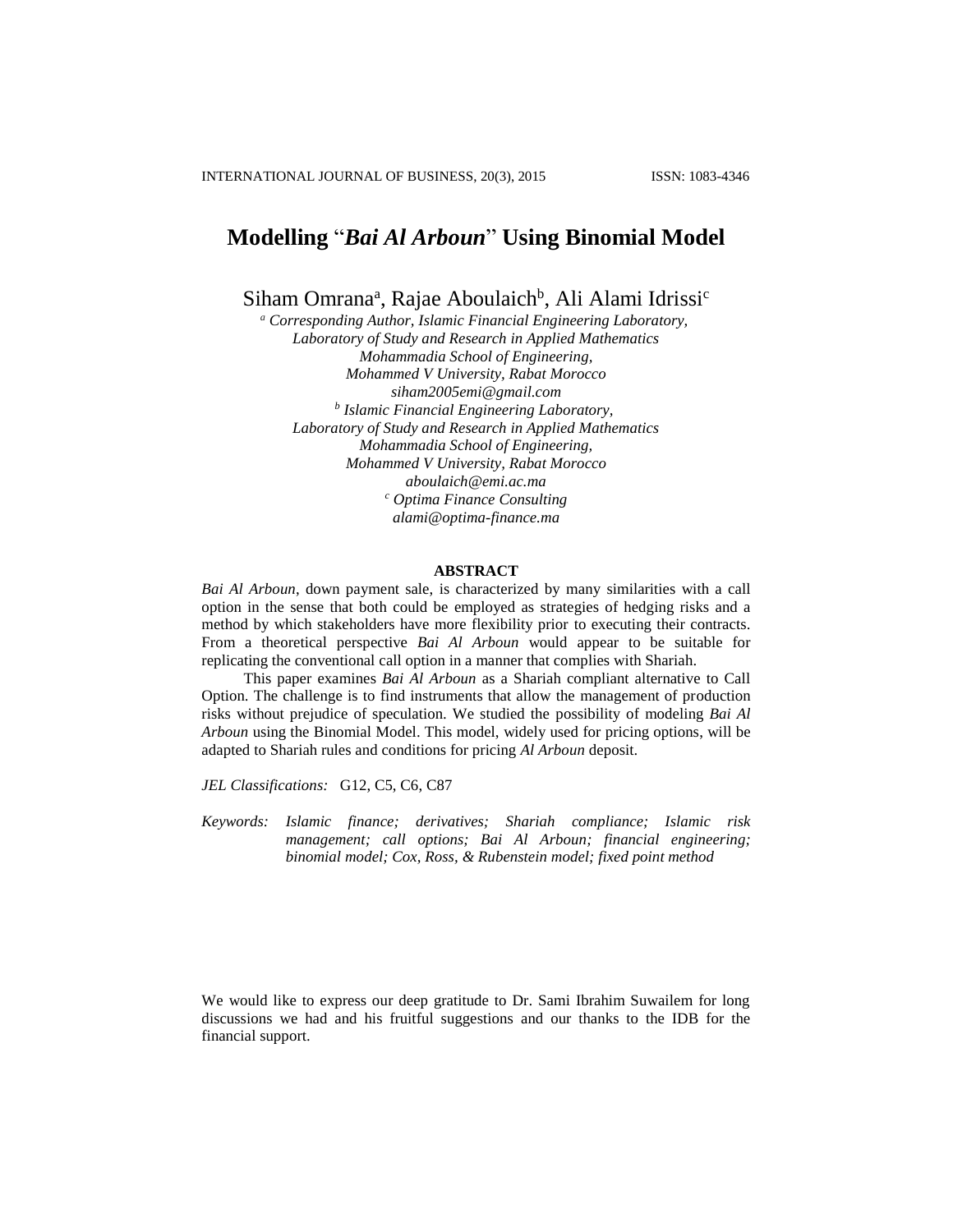# **I. INTRODUCTION**

Islamic finance is experiencing a significant development in the world. It occupies an increasing importance with more than 500 Islamic financial institutions (Baker, 2014). It represented approximately 1% of the total world assets on 2014 (Naveed, 2014). The Islamic financial assets reached around US \$2.1 trillion in 2014 (Al Huda Centre of Islamic Banking and Economics (CIBE)).

According to Ernst and Young, Islamic Banking has been growing faster than banking assets as a whole, growing at an annual rate of 17.6% between 2009 and 2013, and will grow by an average of 19.7% a year to 2018 (World Islamic Banking Competitiveness Report, 2014), depending on the sector of activity, which is higher than the traditional financial activities.

With the advent of the financial derivatives markets in the 1970s, risk management was promoted as the use of derivatives to hedge market risk exposures. Derivatives, the most common hedging financial risk products have known exponential use. Derivatives did not help to stabilize the markets and mitigate the financial crisis. This is not difficult to explain since derivatives are the main instruments of speculation. More than 97% of derivatives are used for speculation, while less than 3% are used for hedging (Suwailem, 2006).

Until the present stage of its development, Islamic Financial institutions have been without the ability to profit from falling markets or even to protect stock market investments from downward trends. It is widely acknowledged in Shariah finance circles that the conventional methods for hedging, and the short sale in particular, are simply considered contrary to Shariah principles and precepts. However, for the past several years scholars and experts have indicated a growing consensus that allow, at least in theory, to use classical transactional models like *Bai Arboun* to provide investment managers with effective tools for hedging and managing risk, including the ability to take profit when the price of shares declines (Shaykh and Talal, 2008).

Islamic Financial institutions have to manage a number of pressing risks by enhancing the development and implementation of innovative instruments and formulation of creative solutions to issues in finance using Islamic financial engineering.

*Bai Al Arboun* is an alternative transaction, which replicates the economic results of a conventional Call Option. It refers to a sale in which an amount is given by the buyer to the seller with the understanding that this amount becomes a part of the price in case the sale is approved, but it will be up to the seller in case the buyer is unable to fulfill its original agreement.

*Bai Al Arboun* has the effect of generating a net economic benefit arising from a fall in the price of the shares in the way that the seller takes an earnest money deposit from the buyer with the understanding that the deposit will be credited toward the price if the sale is concluded, and forfeited if it is not.

This Paper outlines the development of *Bai Al Arboun* as a practical solution providing investment managers with an effective way to benefit from stock market investments regardless of market trends.

After having explored the possibility of modeling *Bai Al Arboun* using the Black and Scholes (1973) model for pricing the deposit amount (Omrana and Aboulaich, 2013), we propose in this paper, the modeling of *Bai Al Arboun* using the Binomial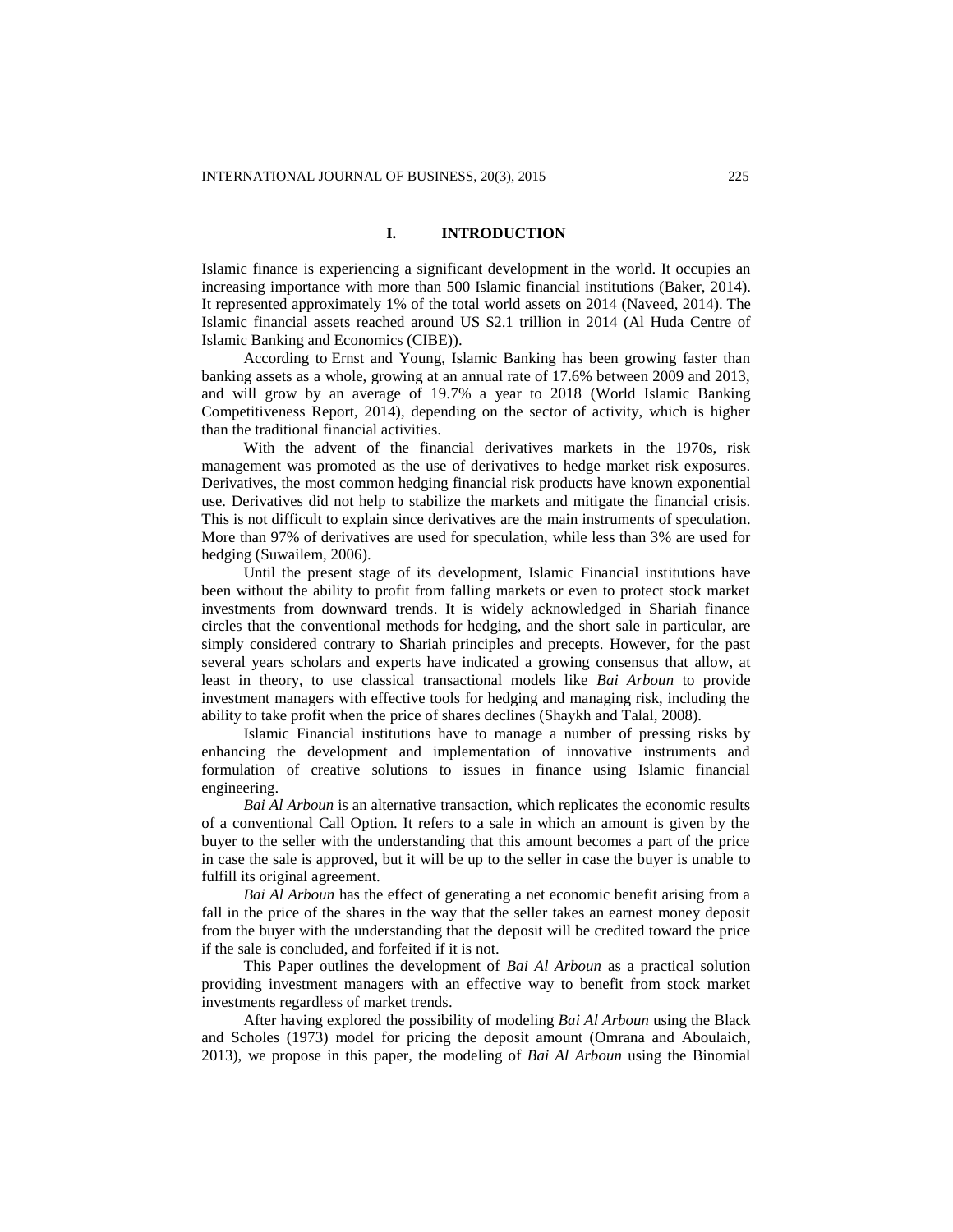Model, widely used for pricing options, and adapting it on the basis of the Shariah rules to price *Bai Al Arboun* deposit.

The paper is organized as follows. The first three sections introduce briefly *Bai Al Arboun*, conditions of Shariah compliance, and terms of validity of *Bai Al Arboun*. Section VI highlights the similitude and differences between *Bai Al Arboun* and call options. In Section VII, we explore the modelling of *Bai Al Arboun* using the Binomial model for pricing the deposit amount. We adapt this model by adding Shariah compliant assumptions and conditions for pricing *Al Arboun* deposit. The methodology, hypothesis as well as modeling are described in this section. In Section VII, we provide the numerical results. The last part, Section VIII, offers concluding remarks.

## **II. DEFINITION OF BAI AL ARBOUN**

The Council of the Islamic Figh Academy<sup>1</sup> defines *Bai Al Arboun* as a "sale of a commodity with the buyer making a down payment *Al Arboun* to the seller on the understanding that if he took the commodity the down payment would be deducted from the selling price and if he dropped it then the down payment would be the seller's property".

# **A. Basic Structure**

The following diagram shows the basic structure of *Bai Al Arboun* as follows:





If the buyer continues with the contract within the stipulated time period, the earnest money becomes a part of the price negotiated already. In the case the buyer decides to cancel the transaction, the earnest money is forfeited by the buyer. The deposit money can be kept by the seller.

To simplify the steps outlined above, (1) the buyer and seller agree on the price of the asset and the amount of "*Al Arboun*" (deposit) in advance by the purchaser. In this contract, two elements must be specified: the underlying asset and the date of delivery; (2) upon delivery, the seller delivers the asset to the buyer, control and checks the condition of the asset delivered; and (3) once delivered, the buyer reimburses the seller the balance of the purchase price.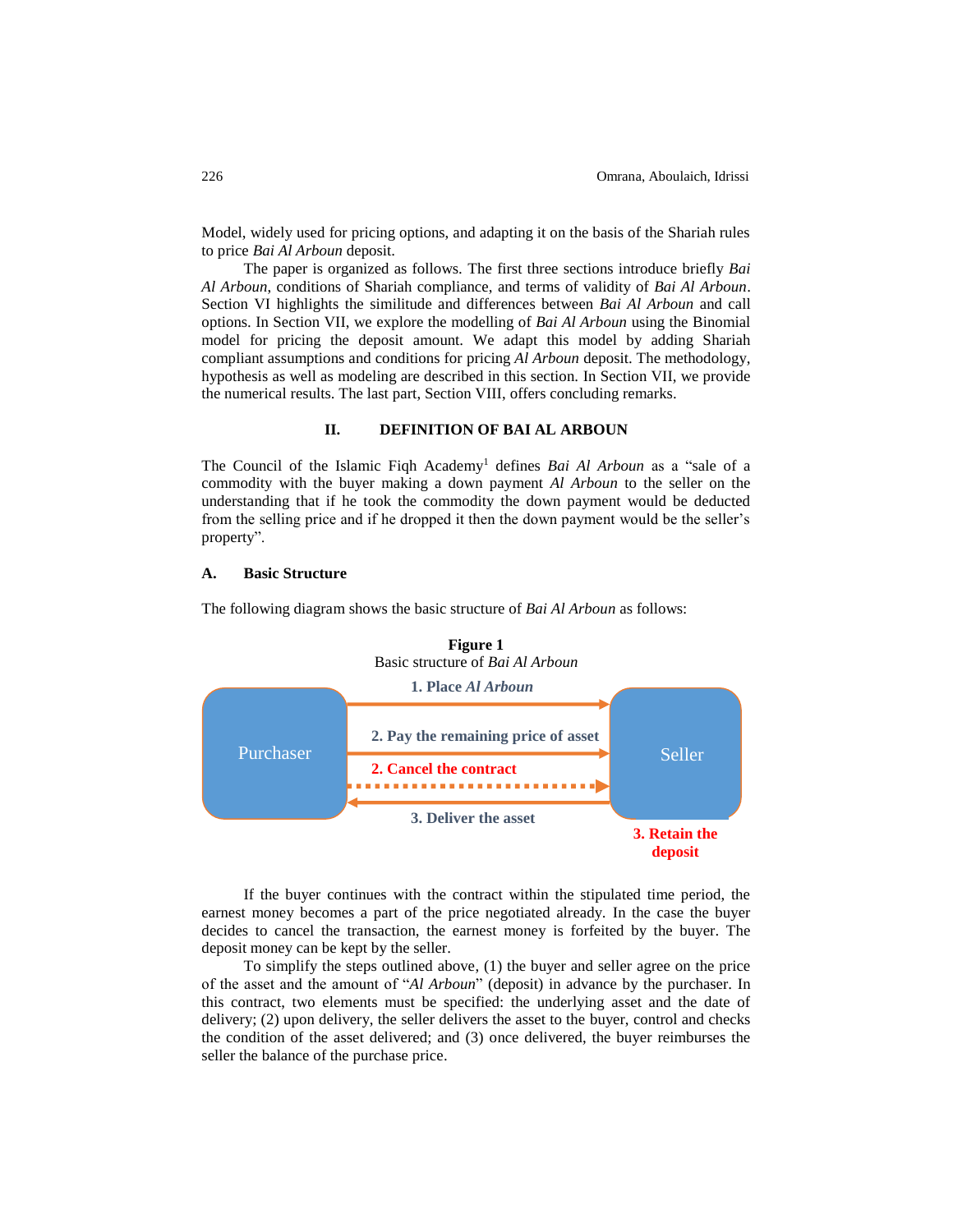# **B. OIC Fiqh Academy's Position**

The Resolution n° (72/3/8) of the OIC Fiqh Academy at its eight Session in Bandar Seri Bagawan, Brunei Daru Salam, from 1 to 7 Muharram 1414H (June 21-27, 1993) stipulates that "Down payment sales are permissible if the time frame of the contract is set, and the down payment is considered as part of the selling price if the purchase is carried through, and as the property of the seller if the buyer desists".

# **C. Terms of Validity of "***Bai Al Arboun***"**

In a *Bai Al Arboun* sale, a number of Shariah Compliant conditions should be considered.

1. Shariah compliance of the underlying asset. Islamic Jurisprudence is based on five fundamental principles of Islamic financial system:

 Prohibition of *Riba*<sup>2</sup> . *Riba* can be roughly translated as "Usury", or unjust, exploitive gains made in trade or business. *Riba* is forbidden in Islamic economic jurisprudence (*Fiqh*) and considered as a major sin. There are two types of *Riba* discussed by Islamic jurists: (*Riba Nasiaa*) an excess charged for a loan in cash or kind, and (*Riba Al Fadl*) the simultaneous exchange of unequal quantities or qualities of a given commodity.

 Prohibition of *Gharar*. *Gharar* is a form of deception in trade or trading of risk where an asymmetric information and risk profile exists in a contract. *Gharar* can be more broadly defined as the sale of goods that the existence and characteristics are not certain.

 Prohibition of *Haram*. Haram (sinful) refer to any act that is forbidden in the religious texts of the Quran and the Sunnah. Investment in businesses that provide goods or services that the Shariah considers unlawful and considered contrary to Islamic principles (e.g. pork, alcohol, drugs, traditional banking,..) is also prohibited or haram. In addition, underlying assets of all types of contract must be Shariah Compliant.

• Profits and losses sharing. The basic principle of Islamic banking is based on risk sharing, which is a component of trade rather than risk-transfer, which is common practise in conventional banking. The Islamic financial system promotes the concept of participation in a transaction backed by real assets, utilising the funds at risk on a profit and loss sharing basis. Islamic banking introduces concepts such as profit sharing (Mudharabah), safekeeping (Wadia), joint venture (Musharaka), cost plus (Murabaha), and leasing (Ijara)  $3$ .

2. Specification of the date of delivery. According to the definition given to "*Bai Al Arboun*" by the Islamic Fiqh Academy, the sale is dependent on the accuracy of the time in order to remove any uncertainty or *Gharar* in the contract of sale. The date of delivery should be clearly specified in the contract.

3. Identification of the underlying asset. A condition of validity of the contract is that the asset must be physical, exchangeable, clearly identified. This asset can be a commodity, a product manufacturer, share, etc.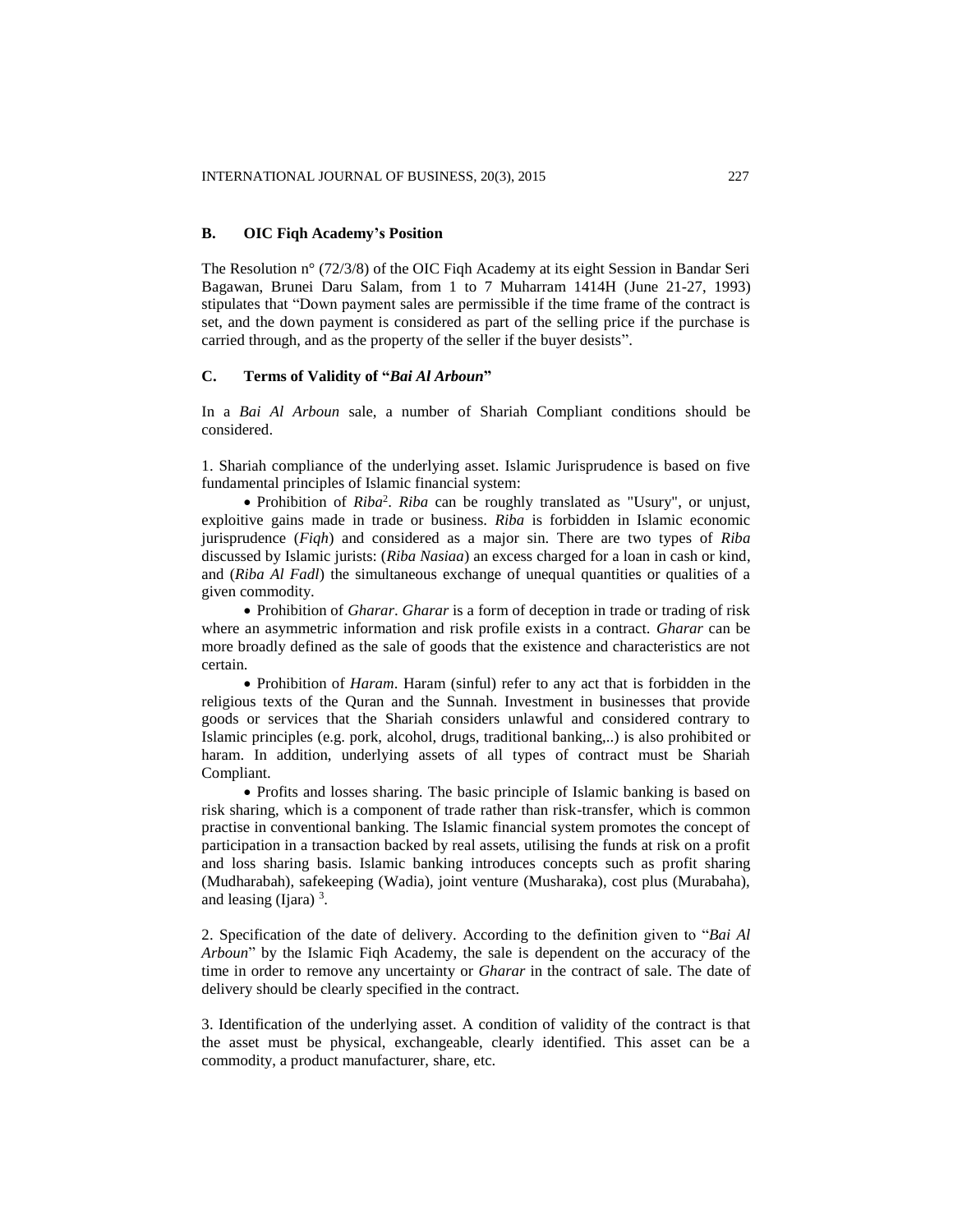4. Asset backing. The actual holding of the underlying assets by the seller from the date of conclusion of the contract at maturity guarantees backing the financial product to a tangible asset and thus contribute to greater economic and financial stability.

5. Determination of the amount of the deposit. The deposit or *Al Arboun* is part of the global price and not an independent component. Eventually, in case of termination of contract by the buyer, the counterparty retains the deposit.

## **D. Islamic Risk Management**

With the genesis of the financial derivatives market in the last decade, risk management was understood as the use of derivatives to hedge against market risks exposure. In Islam, there is a lack of consensus among Islamic finance practitioners on what constitutes the "Maqasid al-Shariah<sup>4</sup> of risk management". "Islamic risk management seeks to achieve prudence in the use of resources and the avoidance of waste and damage. Islamic prudence means the 'aversion of damages (*mafasid*) and generation of utilities (*masalih*). In other words, the risk of financial loss is a damage which is assigned as a higher priority than the prospect of profit."<sup>5</sup>

Risk is an integral component of all Islamic financial transactions. When investors are willing to invest, they actually agreed to take the risk, just as they have agreed to accept the benefit of the investment.

Islamic financial institutions have to manage a number of crucial risks such as credit risk, liquidity risk, market risk and even rate of return risk. Moreover, in practice, Islamic finance faces additional risks such as the risk of *Murabaha*<sup>6</sup> and *Ijara*<sup>7</sup> contracts, which are not included in the traditional banking sector. The main difference between Islamic and conventional management risk is the principle of risk sharing.

When dealing in a very volatile environment, risk management tools are essential for managing and controlling business risks including price risks. "Currently Islamic investment instruments have very limited applications in the risk management area of Islamic financial institutions. Due to a limited number of available Islamic financial instruments, important issues in managing balance sheet and liquidity risks face major difficulties in Islamic banks. The inability to manage the banking risks properly has made Islamic banking activities at times more risk prone and less profitable. The Islamic banking community needs new financial instruments for risk and asset/liability management purposes" (Arani, 2004).

Thus, until alternative and appropriate innovative tools are discovered, researchers generally agree that hedging is permissible and necessary as a tool of risk management. It can be generally concluded that hedging is permissible if the following conditions are met:

 The risks being managed or mitigated should themselves be Shariah compliant: Risk management should be by way of Shariah compliant means, modes and contracts (as opposed to the use of conventional risk management products).

• The objective should be the management, mitigation or lowering of risk only, but not to fully eliminate or to earn profits from such risk by use of conventional styled investment products.

- It must include risk sharing and participation features.
- It must satisfy investment and hedging needs.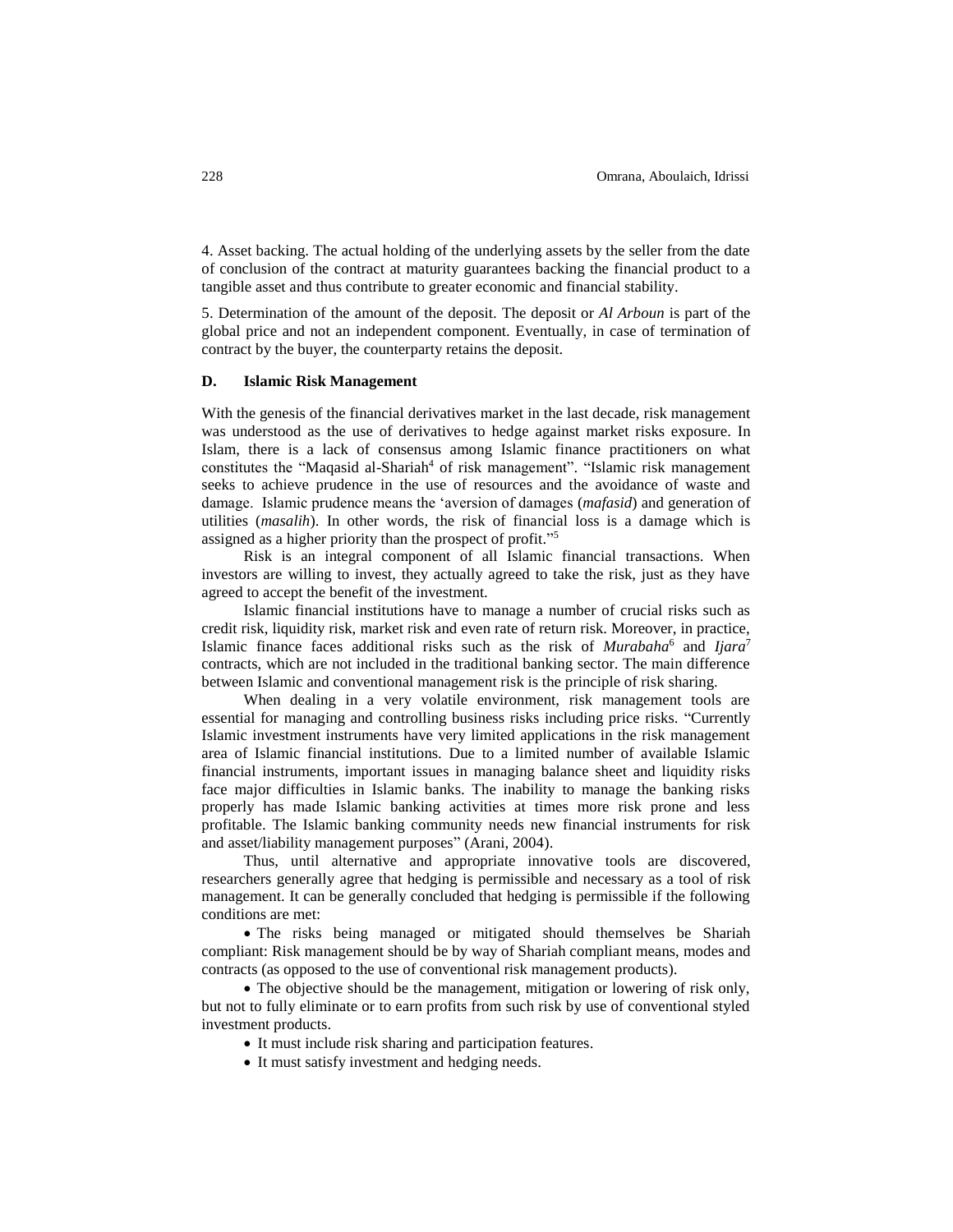## **E. Bai Al Arboun as An Alternative to Conventional Call Option**

Theoretically, the basic reasoning of Call Options is similar to that of *Bai Al Arboun* particularly in the way that both could be employed as a risk hedging strategies or a method by which investors have more flexibility prior to executing their contracts. However, the main difference is that *Al Arboun* is a part of the Global price if the purchase is carried out, while the premium of the Call Option it is not.

The actual holding of the underlying assets by the seller from the date of conclusion of the *Bai Al Arboun* contract until the maturity guarantees backing the financial product to a tangible asset and thus contribute to a greater economic and financial stability. The underlying asset of *Bai al Arboun* should be physical, exchangeable, clearly identified and must be retained by the seller from the date of conclusion of the contract to a maturity. This asset can be a commodity, a manufacturing product, a stock …

The down payment is a predetermined amount, non-refundable, that buyer must pay when concluding contract. It is the "price" of the optional component of the contract. However, unlike the premium for a Call, the down payment is part of the Global Price and not an independent component. Eventually, in case of termination of contract by the buyer, the counterparty retains the deposit.

To illustrate *Bai Al Arboun*, consider an underlying Asset that is a stock. Initially, the counterparties agree on a global price (K) of 100 Dh, and 5 Dh deposit *Al Arboun* (A) that the buyer pays immediately. On the other hand, the counterparty (an Islamic bank) opens an account on behalf of the buyer. Then the bank buys the stock, keeps it in the account and set up its hedging. In this way, the bank holds the underlying Asset effectively, which is not the case for a "call".

At the Maturity of the contract, two situations are observed according to the evolution of the Market price of the underlying Asset. If the spot price is lower than the Amount Remaining  $(K - A = 145 \text{ Dh})$ , the buyer should cancel the contract. In this way, he limits his loss to the amount of the deposit (-5 Dh). On the other hand, the buyer has no incentive to cancel the contract. In this case, He will buy the Stock on a Global Price of 150 Dh but he will only pay the remaining amount 145 DH in addition to the deposit 5 Dh originally paid.

The profit and loss diagram of "*Bai Al Arboun*" studied in the previous example based on the spot price of the underlying asset can be represented in Figure 2. In appearance, the Profit and Loss diagram of Bai Al Arboun is quite similar to that of a conventional Call. From a conceptual point of view, the Bai Al Arboun allows the buyer, as in the case of the Call to fully explain the increase in disbursing only a small amount relative to the Global Price and limit downside risk to the Deposit amount. Nevertheless, two major differences are to remind: (1) the Shariah Compliance of the underlying asset. (2) the down payment (Al Arboun) should be a component of the Global Price unlike the option premium. (3) asset backing principle: The actual holding of the Underlying Asset by the bank during the contract guaranteed the backing of the financial product to a tangible asset and thus contributes to greater economic and financial stability.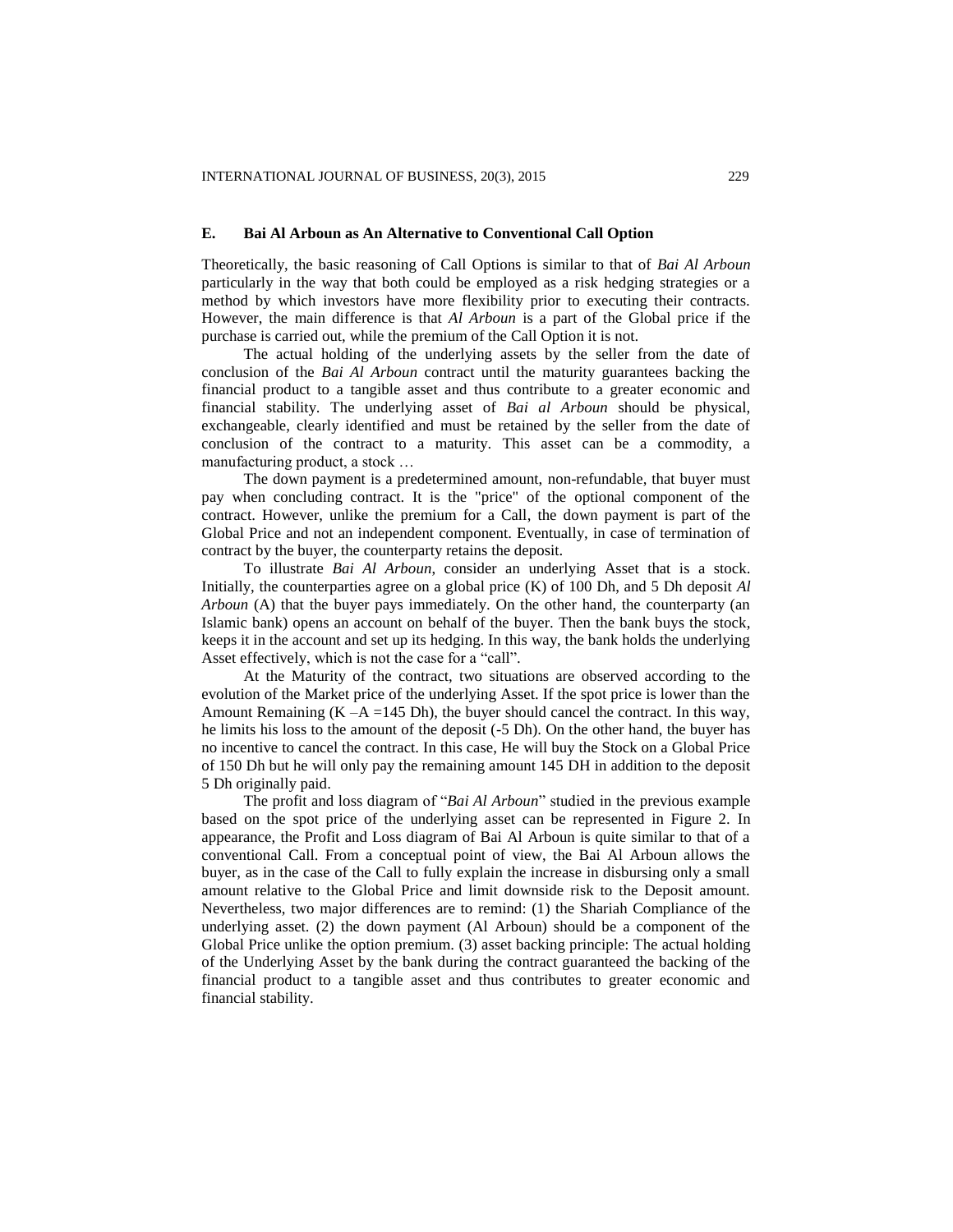## **F. Profit and Loss Diagram of** *Bai Al Arboun*

The *Al Arboun* (down payment) is a component of the Global Price thus, the Net Profit in the case of *Bai Al Arboun* contract is:  $P_{\text{rofit}} = \text{Max (ST-(K-A), 0)-A}$ ;, where A= Al *Arboun* or the deposit of *Bai Al Arboun*, S<sub>T</sub>: the price of the underlying asset at maturity, and K: the strike price. The following table summarizes the profit and loss of the buyer and seller of Bai Al Arboun according to the evolution of the underlying asset at maturity.



**Table 1** Profit and loss diagram of *Bai Al Arboun*

| Payoff      | Buyer     | Seller    | (.;.)   |
|-------------|-----------|-----------|---------|
| $S_T < K-A$ | -A        | $+A$      | $(-;+)$ |
| $S_T = K-A$ | $\theta$  | $\theta$  | (0;0)   |
| $S_T > K-A$ | $S_T-K+A$ | $K-A-S_T$ | $(+;-)$ |

# **III. MODELLING BAI AL ARBOUN**

We study the possibility of modeling *Bai Al Arboun* using the binomial model for pricing of the deposit amount. This model, widely used for pricing options, will be adapted on the basis of the rules of Shariah for pricing deposit *Al Arboun*.

The Binomial model determines the price of *Al Arboun* using a discrete time framework to trace the evolution of the underlying asset via a tree for a given number of steps, which corresponds to the time between the valuation date and the expiration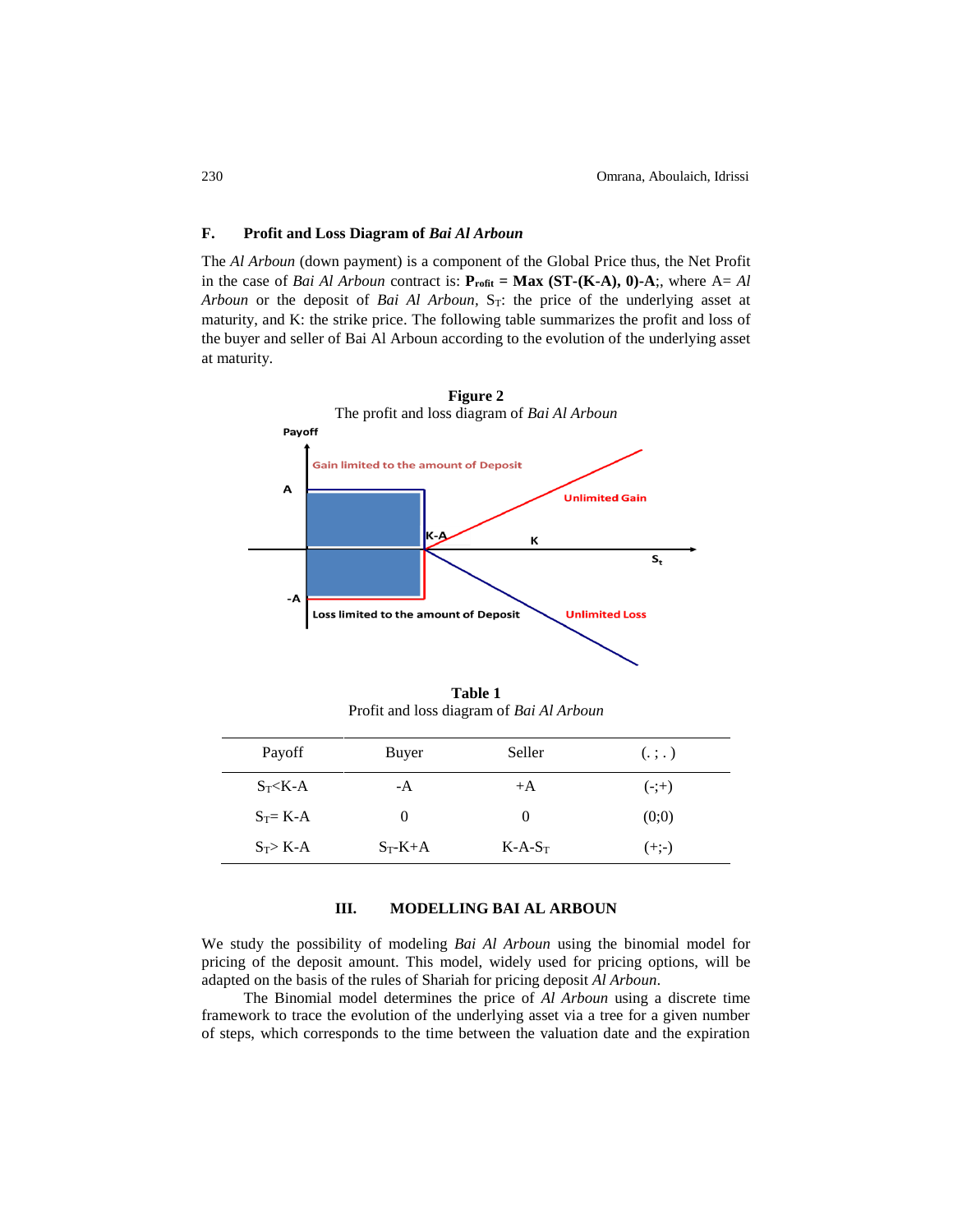date of the option. Each node of the tree is a possible price of the underlying asset at a specific point in time. This price trend is the basis for the evaluation of options.

The evaluation process is iterative. We start from the end node of each branch and then "back" to the first node (valuation date), where the result of the calculation is the value of the option.

## **A. Binomial Method: The Cox-Ross-Rubenstein (CRR) Model**

The Cox-Ross-Rubinstein model is the first binomial model proposed for pricing options. This model assumes that the price of the underlying asset can be approximated by a binomial process. At each time interval, the price of the underlying asset moves up to (u) or down (d).

The evaluation process is iterative. We start from the end node of each branch and then we go back to the first node where the result of the calculation is the value of the option.

## **1. Basic Assumptions**

We will try to adapt the basic assumptions of the Binomial model with the principles of Shariah and introduce other assumptions Shariah compliant that does not affect the development of the model. We assume that the following conditions are respected.

## **a. Shariah compliance assumption**

Compliance requirements of the underlying asset to the Shariah rules include:

- The underlying asset must be Shariah compliant.
- The underlying asset must be tangible, identifiable and owned by the owner of the asset at the time of conclusion of the contract (asset backing principle).
- The deposit A is a component of global price.
- R is the low risk return rate: it is the return rate of a riskless asset whose emitter is characterized by a higher level of solvency (example, Sovereign Sukuk Ijara<sup>8</sup>).

## **b. Assumption of the Cox-Ross-Rubenstein model**

The price of the underlying asset follows a random process, which is described by a binomial distribution with discrete points in time.

- No dividends are paid out during the life of the option.
- The option is American; it can be exercised at any time prior to maturity.
- The market is frictionless: liquidity is perfect, no information asymmetry, trading in continuous time, no transaction costs.
- Each stock is perfectly divisible.
- Absence of arbitrage opportunities (i.e., there is no way to make a riskless profit).
- p The Probability "low risk" of rising in the price of underlying asset between each period and (1-p) the Probability of the decline in the price of the underlying asset.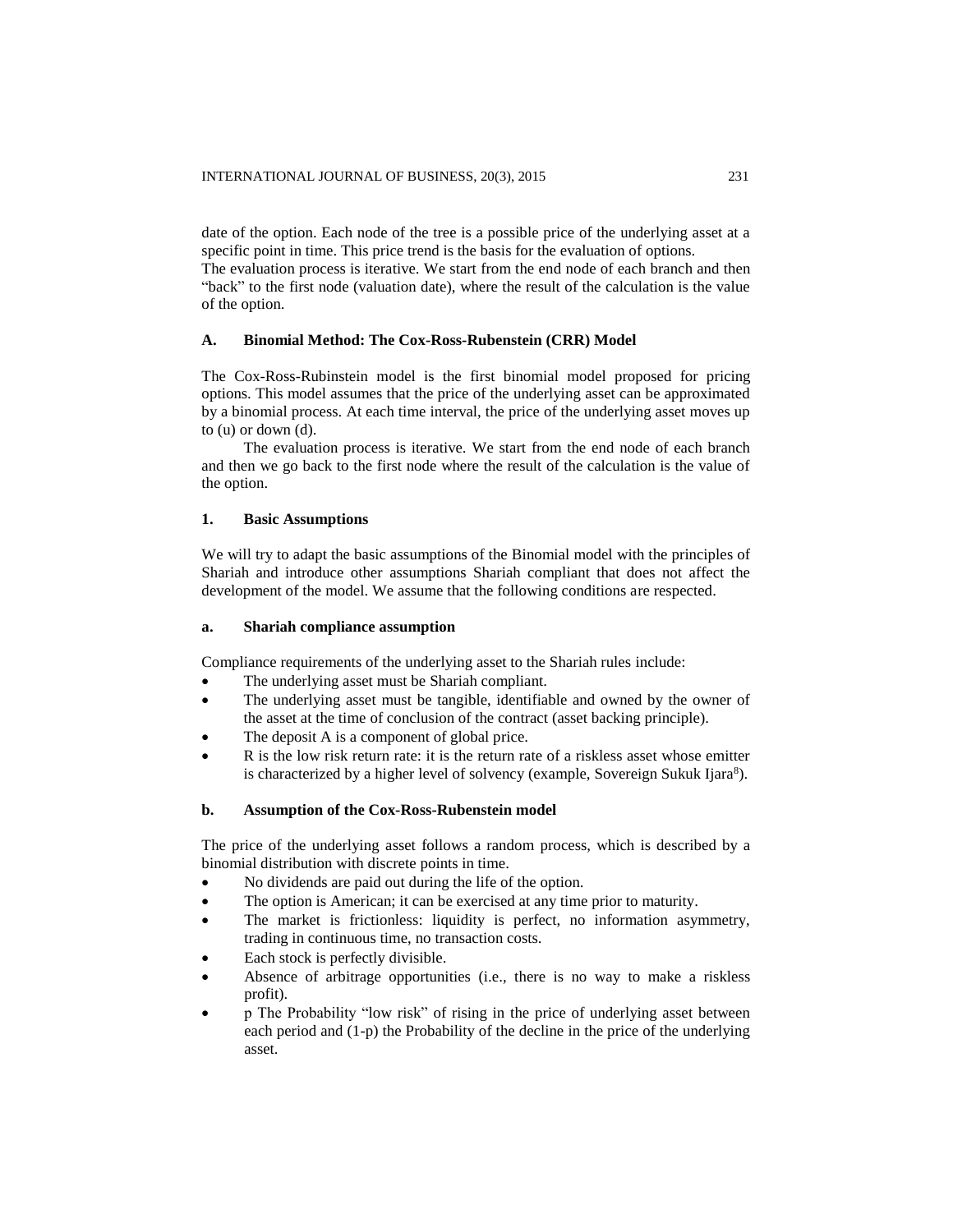- The binomial probability p is accepted as constant for the duration of the option.
- The period to maturity is divided by n sub-periods when a binomial tree is constructed.

#### **2. Definition of the Price of the Underlying Asset**

We define  $S_n$  = price of the underlying asset and  $A_n$  = value of "*Al Arboun*" at n. For each node of the tree, using the fact that the price of the previous node is already known. For the first node, the spot price of the underlying asset:



Price calculation by retrograde recurrence:

 $S_{i,j}$  = the value of the underlying asset for the node (i, j);  $S_{i,j} = S_{i-1,j} * u^{i}$ ; j = the index j corresponds to the position;  $S_{i, i+1} = S_{i, j} * d^{i}$ ; i = the index i corresponds to the period;  $u = e^{\sigma \sqrt{\Delta t_i}}$ ;  $d = e^{-\sigma \sqrt{\Delta t_i}}$ ;  $\Delta t = T/n$ 

The value A of *Bai Al Arboun* must satisfy the following relationship:

$$
A(S, t) \ge \max [0, S - (K-A(S, t)) \exp(-Rt)]
$$
 (1)

$$
A(0, t) = 0; \text{ pour tout } t [0, T)
$$
\n(2)

 $A(S, T) = max \{ (S_T - K - (A(S, T)), 0) \}$  (3)

It is possible to generate a binomial tree in which the value of the underlying asset at each node is Sujdi **- <sup>j</sup>** for j varying from 0 to i where the index i corresponds to the period and the index j indicates the position.

The valuation of *Al Arboun* at any position (i, j) on the tree, denoted Ai, j is performed by a recursive procedure, starting from the due date T and by traversing the tree until the present moment. On the maturity date T, the value of *Bai Al Arboun* is:

$$
An, j = max [0, Suj dn-j - (K - An, j)]
$$
 (4)

where  $S_{uj \text{dn}-j}$  is the value of the asset after j upward movements and  $(n - j)$  downward movements. The value of "Al Arboun" on any node is obtained from the following two by the value found in the low risk return rate R: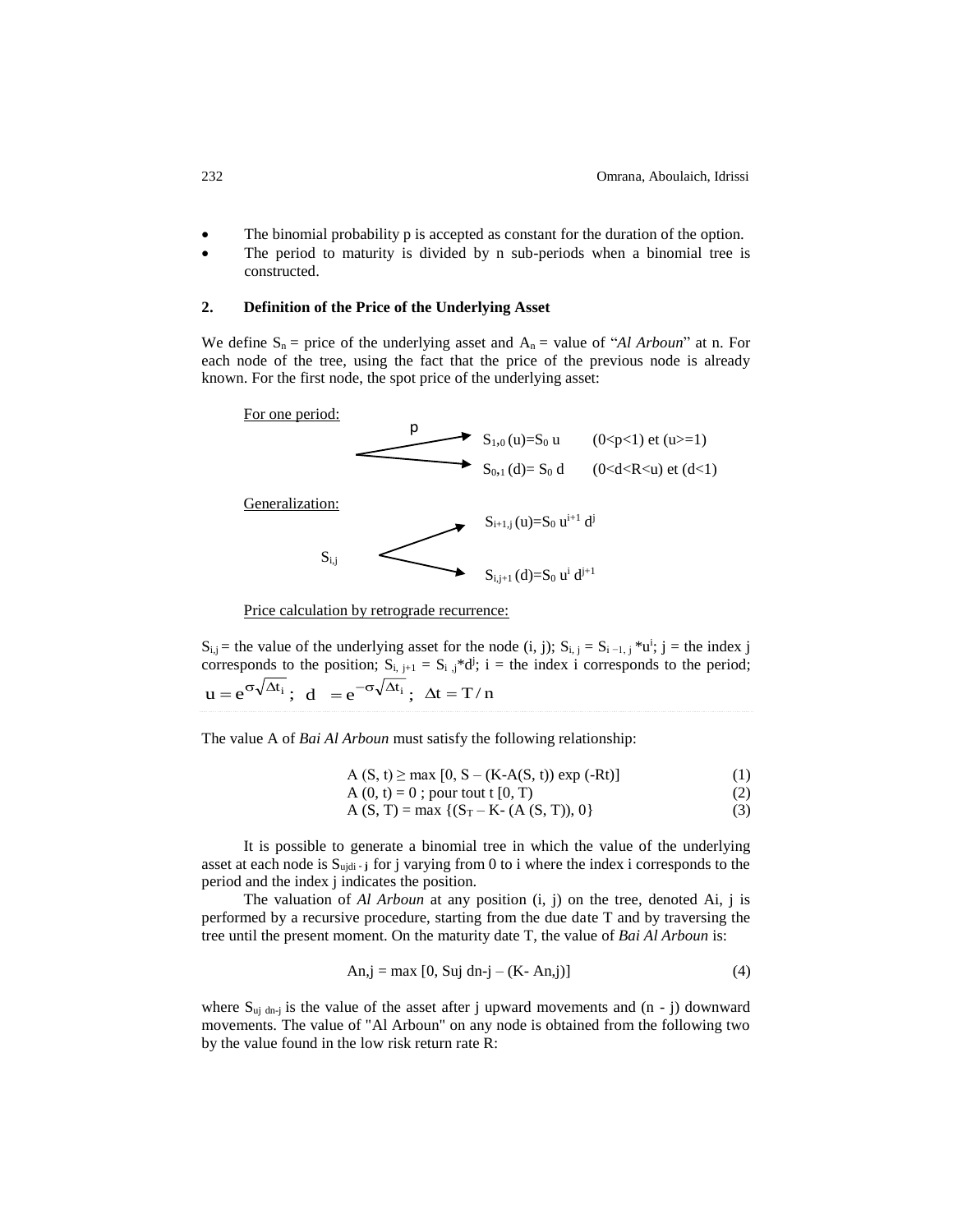$$
A_{i,j} = \exp(-R\Delta t) \left[ p A_{i+1,j} + (1-p) A_{i,j+1} \right] \qquad \text{pour } 0 \le i \le n-1 \quad 0 \le j \le i. \tag{5}
$$

In the case of *Bai Al Arboun* the option price shall be at least equal to its intrinsic value:

$$
A_{i,j} = Max [S_{uj di-j} - (K-A_{i,j}), exp (-r\Delta t) (p A_{i+1,j+1} + (1-p) A_{i+1,j})]. \tag{6}
$$

# **B. Numerical Results**

The table below compares the numerical results of *Bai Al Arboun* and those of the American Call Option under similar market conditions assuming that the two contracts have the same exercise price, the same rate of return and the same maturity and that the underlying asset has the same volatility and performance.

#### **Table2**

Comparison between *Al Arboun* and the premium of an American call option using the following parameters:

| $R = r = 0.05$ , Sigma=0.25, T= 1, N: Number of tree steps=50, K= 100 |           |                      |  |
|-----------------------------------------------------------------------|-----------|----------------------|--|
| St                                                                    | Al Arboun | American Call Option |  |
| 115                                                                   | 23.31     | 23.20                |  |
| 110                                                                   | 19.39     | 19.33                |  |
| 105                                                                   | 15.72     | 15.68                |  |
| 100                                                                   | 12.55     | 12.28                |  |
| 95                                                                    | 9.45      | 9.41                 |  |
| 90                                                                    | 6.95      | 6.90                 |  |
| 85                                                                    | 4.84      | 4.79                 |  |
| 80                                                                    | 3.18      | 3.12                 |  |
|                                                                       |           |                      |  |

# **C. Graphical Presentation**

**Figure 3** The evolution of the *Al Arboun* and the premium of an American call option under similar market conditions

Bai Al Arboun & American Call  $8.25$ \_\_\_\_\_\_\_\_<br>Al Arboun Valu<br>Option Value  $8.2$  $8.1$ 8. 8.0  $7.85$  $\frac{1}{50}$ <br>Iteratio  $\frac{1}{20}$  $\frac{1}{30}$  $40$ 70  $80$  $\frac{1}{90}$ 100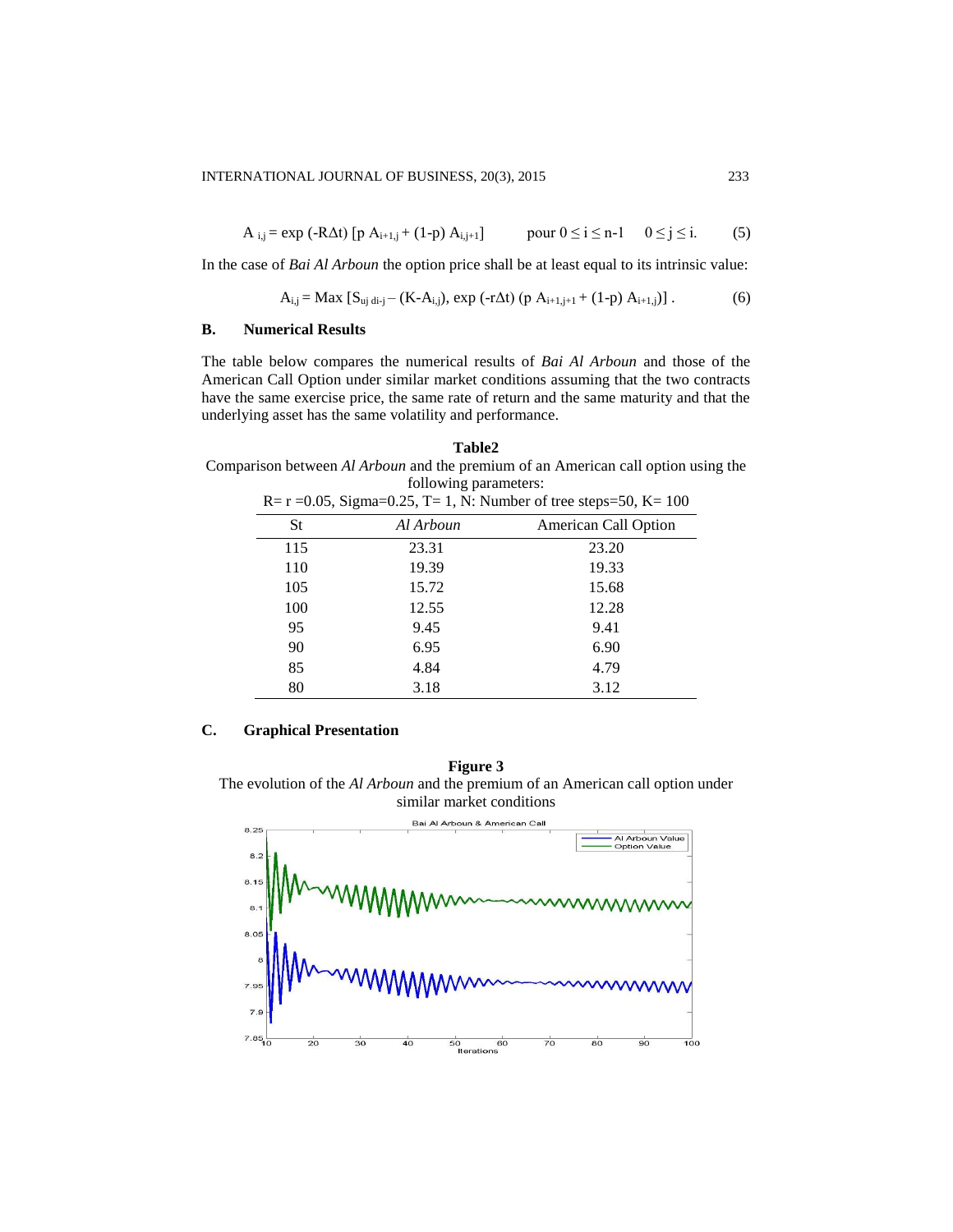# **IV. CONCLUSION**

Islamic researchers and financial authorities must be involved in a continuous process of engineering and designing new financial instruments and finding innovative solutions to financial problems within the Islamic frameworks. This is essential since most traditional financial engineering products, like conventional derivatives or investment products are not permissible under Islamic law. A major justification for financial engineering products is provided in terms of the need to manage risk of fluctuation of the values of those assets. It is, indeed, a challenge in itself to develop new Islamic contracts that exclude Riba, Gharar and Maysir and are not easily subject to speculative abuses.

The large sample of derivative contracts prohibited by Shariah engineered through Financial Engineering are powerful tools for the resolution of risk/return trade off and the liquidity problems of Islamic banks. A massive joint effort should be made to create new investment instruments for the development of Islamic financial markets.

As presented in this paper, *Bai Al Arboun* could be employed as strategy of hedging risks and a method by which stakeholders have more flexibility prior to executing their contracts. It could be used as a Shariah compliant alternative to conventional Call options.

We studied the possibility of modelling *Bai Al Arboun* for pricing the amount of the deposit by adapting the Binomial Model to Shariah rules. We compared the numerical results of *Bai Al Arboun* and those of the Call Option under similar market conditions assuming that the two contracts have the same exercise price, the same rate of return and the same maturity and that the underlying asset has the same volatility and performance.

## **ENDNOTES**

- 1. Islamic Fiqh Academy is an Academy for advanced study of Islam based in Jeddah, Saudi Arabia. It was created at the decision of the second summit of the Organization of the Islamic Conference (OIC) 1974 and inaugurated in February 1988.
- 2. <http://en.wikipedia.org/wiki/Riba>
- 3. https://en.wikipedia.org/wiki/Islamic banking
- 4. Maqasid al Shariah are goals or purposes of Shariah. In Islamic terms, there are five foundational goals (Maqasid al-Shariah). These are the preservation of Religion / Faith, Life, Lineage / Progeny, [Intellect,](http://en.wikipedia.org/wiki/Intellect) Property / Wealth.
- 5. Workshop on Risk Management: Islamic Economic and Islamic Ethico Legal Perspectives on the Current Financial Crisis (Husam el Khatib, London school of Economics, 2009).
- 6. *Murabaha* is not an interest-bearing loan, which is considered *Riba* (or excess). *Murabaha* is an acceptable form of credit sale under Shariah (Islamic religious law). Similar in structure to a rent to own arrangement, the intermediary retains ownership of the property until the loan is paid in full. It is important to note that to prevent *Riba*, the intermediary cannot be compensated in addition to the agreed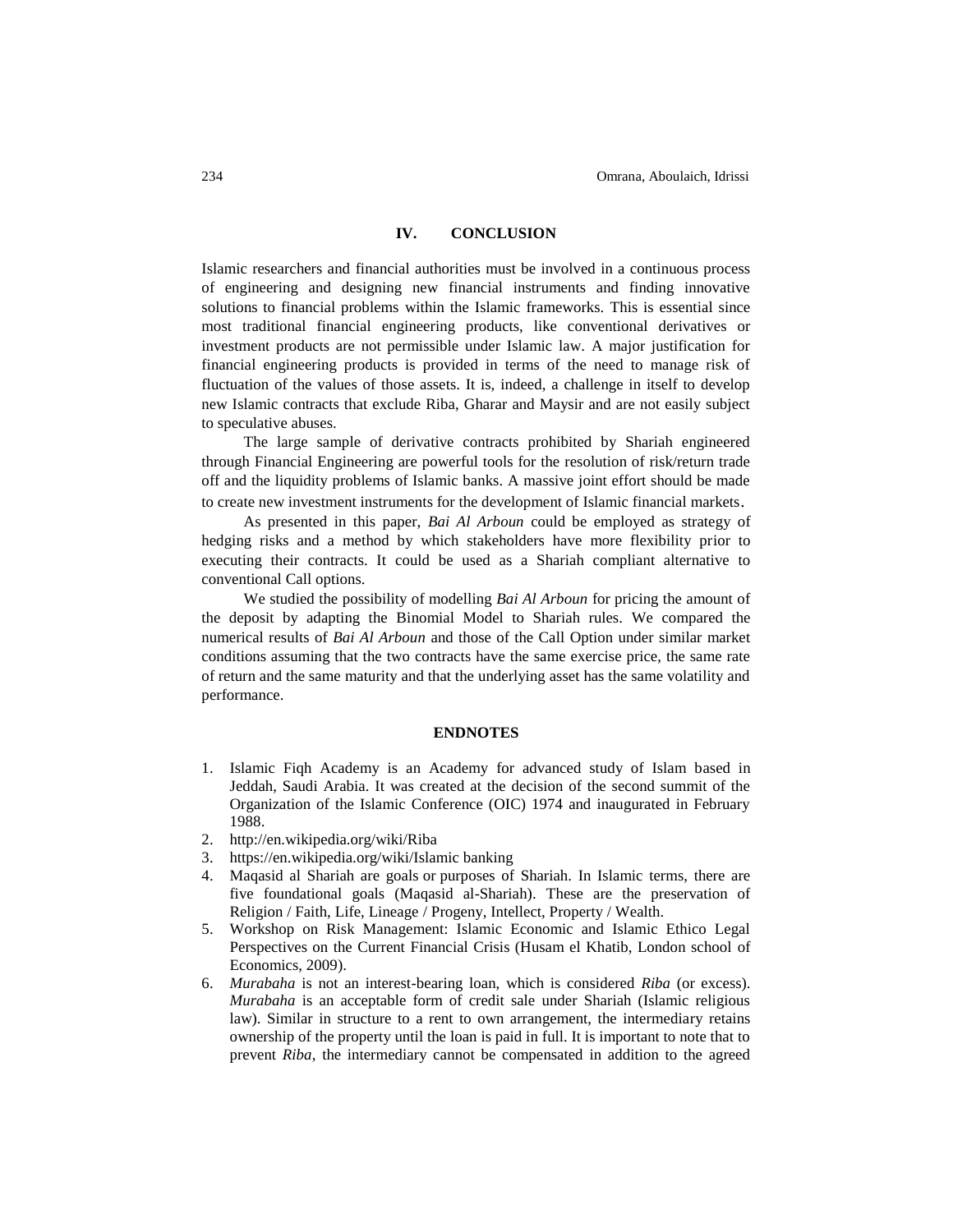upon terms of the contract. For this reason, if the buyer is late on their payments, the intermediary cannot charge any late penalties.

- 7. *Ijarah* is an exchange transaction in which a known benefit arising from a specified asset is made available in return for a payment, but where ownership of the asset itself is not transferred. The Ijara contract is essentially of the same design as an installment leasing agreement. Where fixed assets are the subject of the lease, such can return to the lessor at the end of the lease period, in which case the lease takes on the features of an operating lease and thus only a part amortization of the leased asset's value results.
- 8. Sukuk as explained by AAOIFI as undivided shares in the ownership of underlying assets relating to a particular project or investment activity, Globally, it appears that Ijarah based Sukuk may be the most popular. Thus, Ijarah in Islamic finance industry means the transfer of the usufruct of an asset to another person in exchange for a lease payment from him. However, Sukuk al-Ijarah as defined by AAOIFI "refers to the buying and leasing back of assets by the investors to the issuer and such Sukuk shall represent the undivided beneficial rights/ownership/interest in the asset held by the trustee (SPV) on behalf of the investors".

## **APPENDIX**

The implementation of Equation (6) is as below:

```
Definition of the parameters: dt, R, \sigma, u, d et p.
```
 $dt = t / n$  $u = exp(signa * Sqr(dt))$  $d= exp(-sigma * Sqr(dt))$  $p = (r - d) / (r * (u - d))$  $R = exp(-R^*dt)$ 

```
Definition of Function: A(S, K, r, sigma, t, n)
Initialization 
Boundary conditions
   For j=1 to nA(0,i) = 0A(infini,j)=0 End for
```
Terminal condition

For  $i=1$  to  $n$  $A(n,i) = Max(S^* u^n n * d^n(n-i) – (K-A(n,i),0))$  Fixed Point Method **1**. Give an initial value  $A(0,i)$  and a tolerance ε.  $g(A(n,0))=max(S_n *u^n *d^n n -(K-A(n,0)),0)=A(n,0)$ **2**. Ask  $A(n,1) = g(A(n,0))$  and  $n = 1$ . **3**. While  $g(A(n,i) - g(A(n,i-1)) \geq \varepsilon$  do: •  $A(n,n) = g(A(n,i)) = max (S-(K-A(n,i)), 0)$